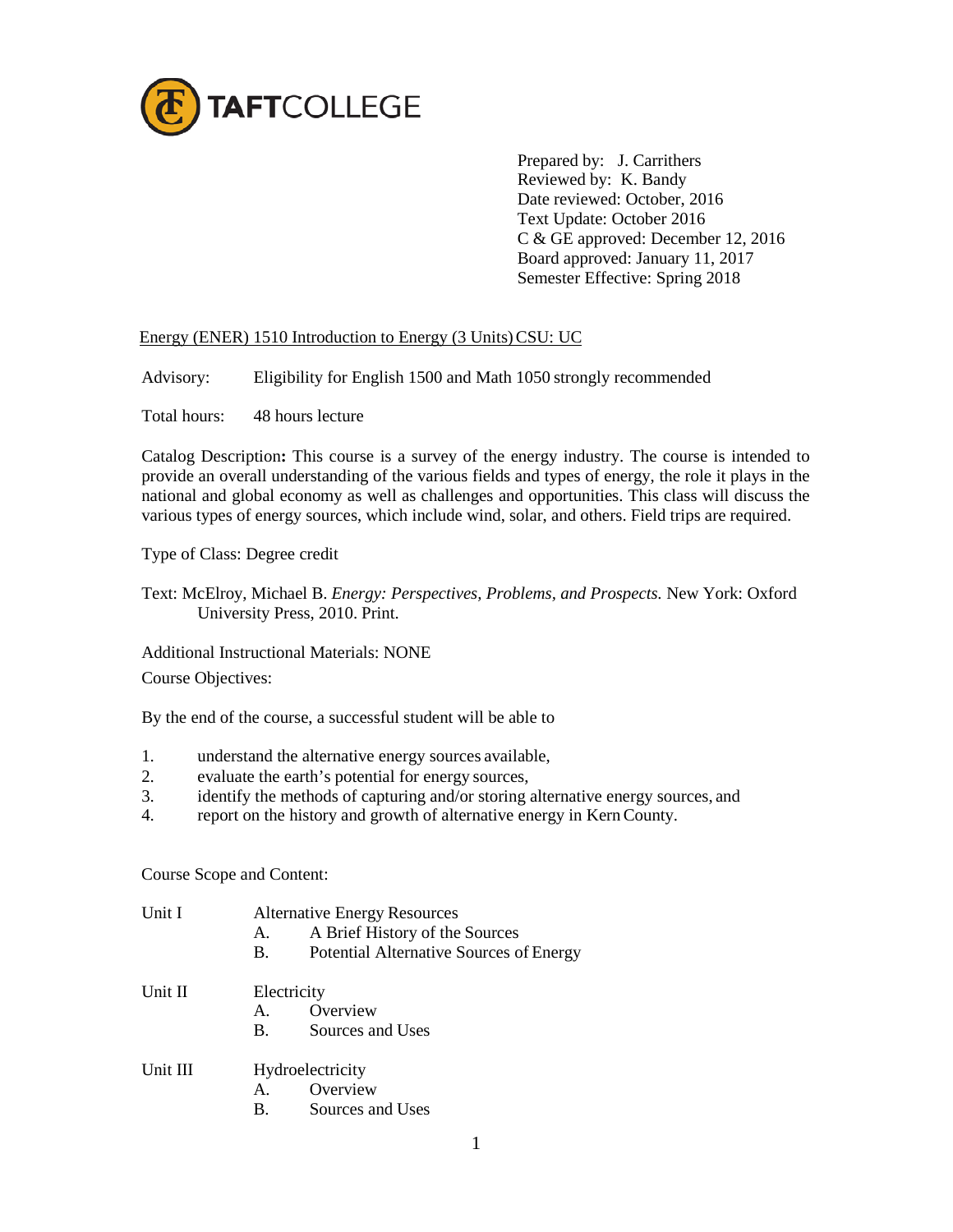

| Unit IV   | Wind Energy                                                 |  |  |  |
|-----------|-------------------------------------------------------------|--|--|--|
|           | History<br>A.                                               |  |  |  |
|           | <b>B.</b><br><b>Characteristics and Resource Assessment</b> |  |  |  |
|           | $\mathbf{C}$ .<br>Aerodynamics                              |  |  |  |
|           | D.<br><b>Structures and Loads</b>                           |  |  |  |
|           | E.<br><b>Operations and Maintenance</b>                     |  |  |  |
|           | F.<br>Electrical                                            |  |  |  |
|           | G.<br>Environmental                                         |  |  |  |
|           | Н.<br>Grid Integration                                      |  |  |  |
| Unit V    | Solar Energy                                                |  |  |  |
|           | Overview<br>A.                                              |  |  |  |
|           | <b>B.</b><br>Sources and Uses                               |  |  |  |
| Unit VI   | <b>Steam and Geothermal Energy</b>                          |  |  |  |
|           | Overview<br>A.                                              |  |  |  |
|           | <b>B.</b><br>Sources and Uses                               |  |  |  |
| Unit VII  | Creation, Transportation and Storage                        |  |  |  |
|           | Overview<br>A.                                              |  |  |  |
|           | <b>B.</b><br>Methods and Types                              |  |  |  |
|           | C.<br>Impacts                                               |  |  |  |
| Unit VIII | Economics                                                   |  |  |  |
|           | <b>Costs and Revenue</b><br>$A_{\cdot}$                     |  |  |  |
|           | $\mathbf{B}$ .<br>Production                                |  |  |  |
| Unit IX   | Conversion or Interacting with Petroleum Energy             |  |  |  |
|           | Options<br>А.                                               |  |  |  |
|           | Development<br>Β.                                           |  |  |  |
| Unit X    | Uses for Alternative Energy Sources                         |  |  |  |
|           | Options<br>А.                                               |  |  |  |

Development Learning Activities Required Outside of Class:

The students in this class will spend a minimum of 6 hours per week outside of the regular class time doing the following:

- 1. Reading the required text and other background materials
- 2. Answering questions
- 3. Studying class materials and notes
- 4. Researching<br>5. Problem solv
- 5. Problem solving activities and exercises
- 6. Field trips to Kern Country alternative energy operations
- 7. Written reports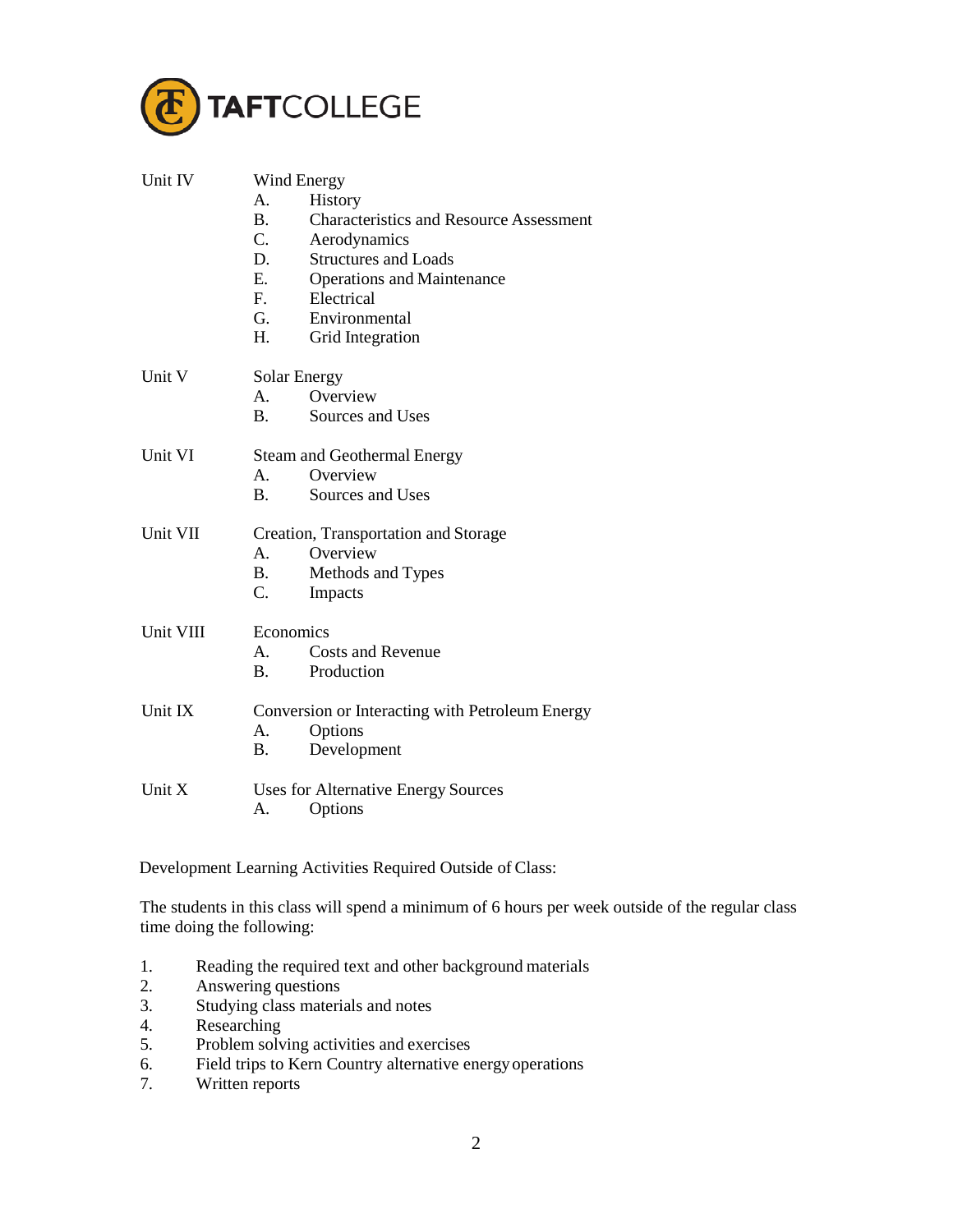

Method of Instruction:

- 1. Lecture and discussion
- 2. Guest lecture and presentations from energy company representatives<br>3. Outside activities including field exploration/trips to energy company
- Outside activities including field exploration/trips to energy company and production sites as needed
- 4. Group activities and projects

Method of Evaluation:

- 1. Written assignments, including: a. reports, written assignments
- 2. Exams and quizzes:
	- a. computational or non-computational problem-solving demonstrations
	- b. multiple choice; true/false; matching
- 3. Skills demonstrations, including: a. class performance
- 4. Participation
	- a. class and group activities
	- b. field trips

Supplemental Data:

| TOP Code:                    | 095430: Petroleum Technology and |
|------------------------------|----------------------------------|
| <b>SAM Priority Code:</b>    | C: Clearly Occupational          |
| Funding Agency:              | Y: Not Applicable                |
| Program Status:              | 1: Program Applicable            |
| Noncredit Category:          | N:                               |
| <b>Special Class Status:</b> | N: Course is not a special class |